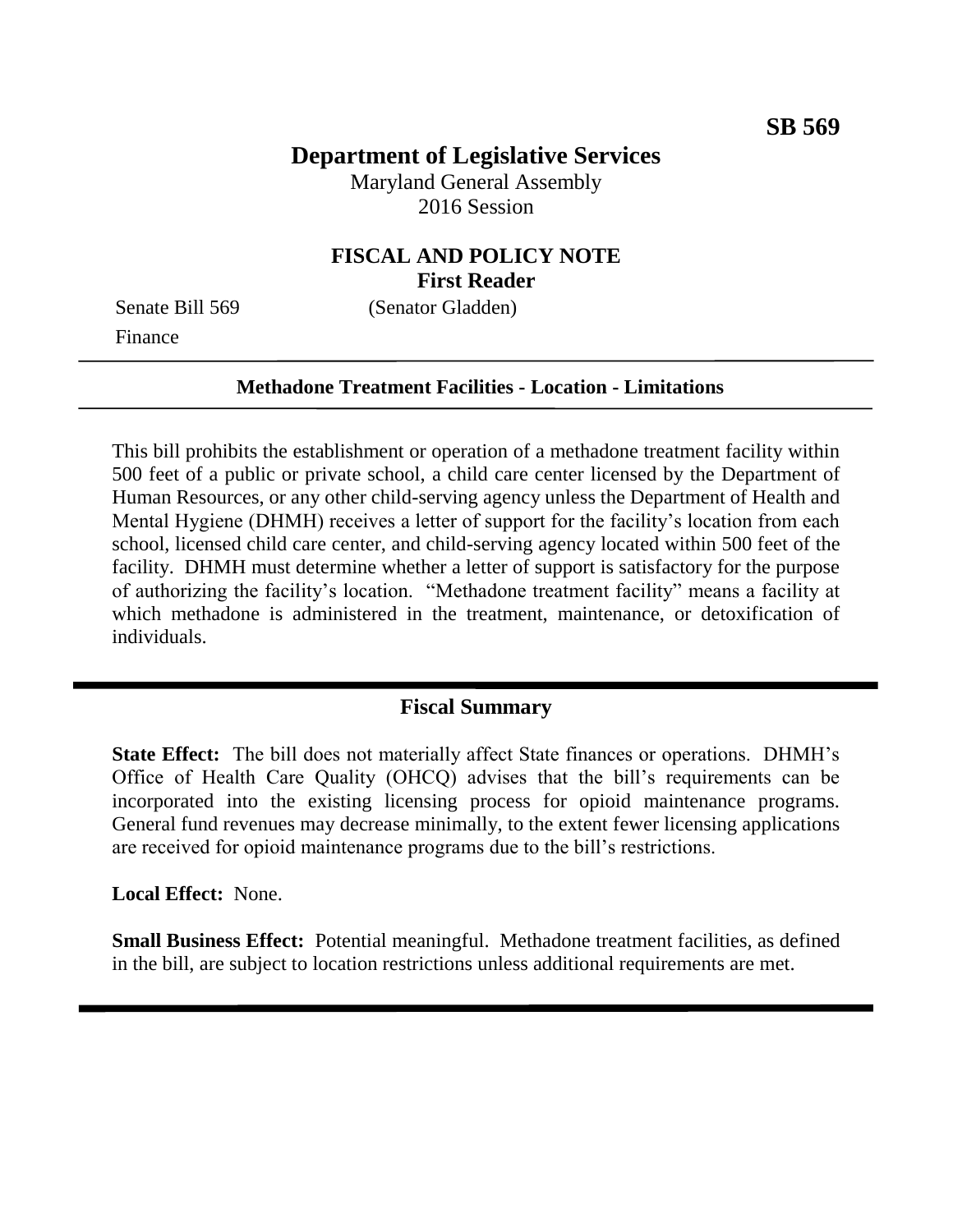### **Analysis**

**Current Law:** Under the Health-General Article, "opioid maintenance program" means a program that (1) is certified by the State; (2) is authorized to treat patients with opioid dependence with a medication approved by the U.S. Food and Drug Administration (FDA) for opioid dependence; (3) complies with applicable federal and State regulations including those for secure storage and accounting of opioid medication imposed by FDA; and (4) has been granted certification for operation by DHMH, the federal Substance Abuse and Mental Health Services Administration (SAMHSA), and the federal Center for Substance Abuse Treatment.

Opioid maintenance programs must act to reduce the chances of diversion of substances from legitimate treatment use under federal law (42 C.F.R. § 8.12(c)(2)). Further, under Maryland regulations, the substances administered, dispensed, or stored at the clinic must be secure and accounted for (Code of Maryland Regulations (COMAR) 10.47.01.04I).

**Background:** According to DHMH, "opioid maintenance therapy" is the use of narcotic drugs to treat opioid use disorders; the term "methadone clinic" refers to facilities that administer this treatment. The Behavioral Health Administration (BHA) and OHCQ license and provide joint oversight over opioid maintenance programs.

Opioid maintenance programs must complete a vigorous application and inspection process to receive a license and treat patients. Applicants must submit applications to both OHCQ and the Division of Drug Control within DHMH, as well as to SAMHSA and the U.S. Department of Justice Drug Enforcement Agency (DEA). After reviewing the initial application, OHCQ and DEA conduct inspections to ensure that building standards, security requirements, staffing, and program specifics, etc., meet all requirements. Additionally, programs must obtain national accreditation by a qualifying accreditation organization. OHCQ conducts another inspection after the program has been operational for six months.

In addition to this initial process, BHA conducts ongoing annual COMAR and accreditation compliance inspections, and OHCQ conducts license renewal inspections every two years.

BHA advises that there are 74 licensed opioid maintenance programs in the State. With 32 programs, Baltimore City has significantly more programs than other jurisdictions in the State. Anne Arundel County has 8 licensed programs; the remaining counties have 5 or fewer programs each.

Disputes regarding the location of substance abuse and opioid maintenance programs have been well-litigated at both the state and the federal level based on discriminatory treatment

SB 569/ Page 2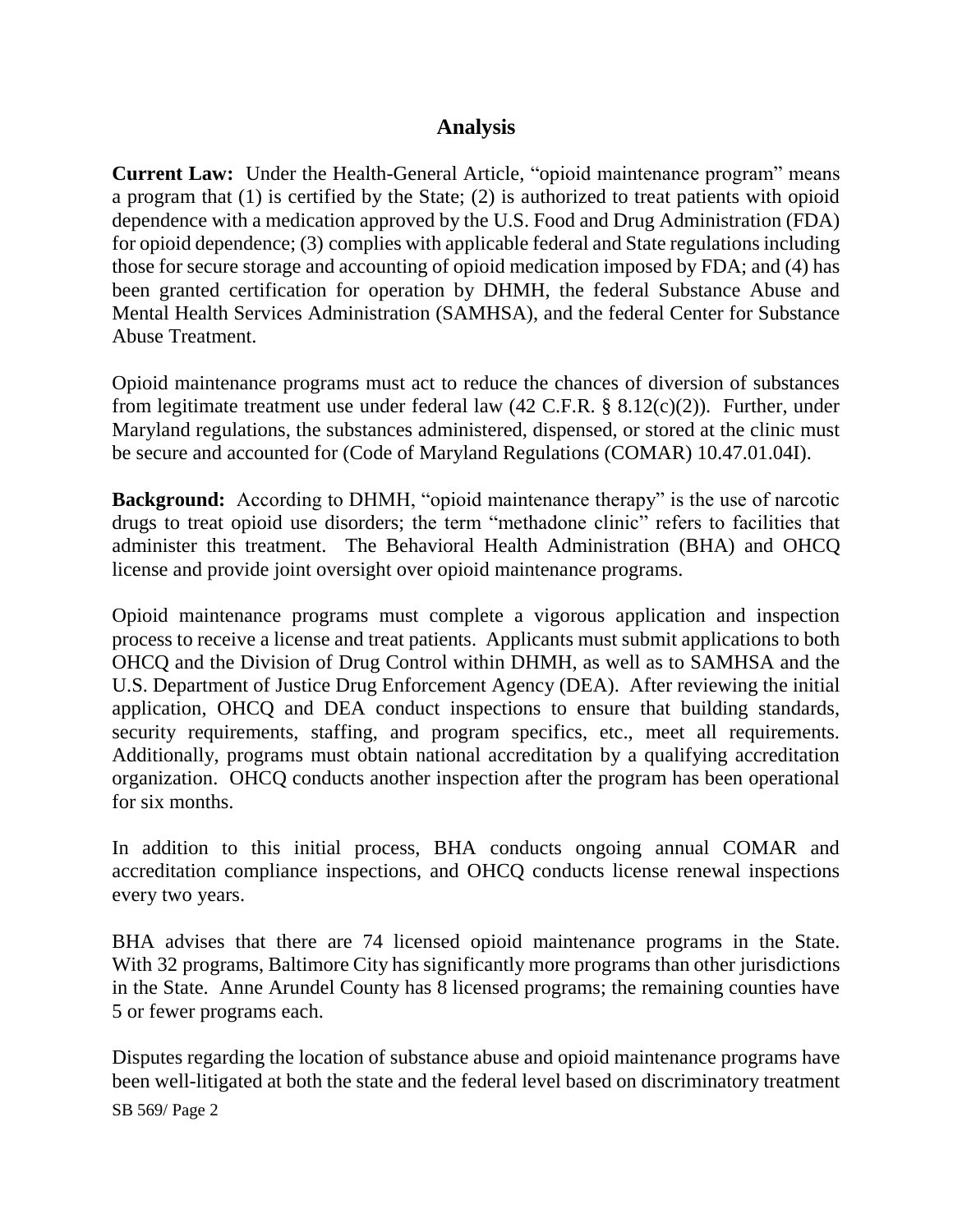of individuals with disabilities. The Americans with Disabilities Act (ADA) provides that "no qualified individual with a disability shall, by reason of such disability, be excluded from participation in or be denied the benefits of the services, programs, or activities of a public entity, or be subject to discrimination by any such entity" (42 U.S.C. § 1213). Although "disability" does not include "an individual who is currently engaging in the illegal use of drugs, when the covered entity acts on the basis of such use," it does encompass an individual who "is participating in a supervised rehabilitation program and is no longer engaging in such use" (42 U.S.C. § 12210).

Case law generally indicates that laws that single out opioid maintenance programs for different zoning procedures are facially discriminatory under ADA. This does not mean that these facilities cannot be regulated at all or even that laws that have a disparate impact on opioid maintenance programs are facially invalid so long as they are supported by legitimate nondiscriminatory reasons.

Four states have enacted statewide restrictions on the location of opioid maintenance programs. Specifically, in Virginia, programs may not be within one-half mile of a public or private licensed daycare center or K-12 school; providers are also not required to operate opiate addiction treatment services on Sundays (neither of these restrictions apply to treatment services provided through a state-licensed, owned, or operated hospital).

Similarly, Ohio prohibits programs from locating within 500 linear feet of a public or private school, licensed daycare center, or other child-serving agency; this prohibition may be waived if the state receives from each school, daycare center, or child-serving agency within this distance, a letter of support for the location. In addition, Oregon prohibits programs within 1,000 feet of licensed child-care facilities or public or private elementary, secondary, or career schools attended primarily by minors. Finally, although it does not have a statewide zoning law, New Jersey specifically grants municipalities the authority to designate, through local zoning ordinance, opioid programs as businesses, thereby requiring the programs to locate within business or commercial zones.

Pennsylvania's zoning law was invalidated by the courts in 2007. The state prohibited programs within 500 feet of schools, public playgrounds, public parks, residential housing areas, child-care facilities, and meetinghouses or other places of religious worship. Programs could only locate within this area if a majority of the governing municipal body voted in favor of approval; however, public hearings were required at least 14 days before the governing body voted, with notice given to all owners of real property within 500 feet of the proposed location. In *New Directions Treatment Services v. City of Reading*, 490 F.3d 293 (3rd Cir. 2007), the U.S. Court of Appeals for the Third Circuit held that this law facially violated ADA and the federal Rehabilitation Act of 1973.